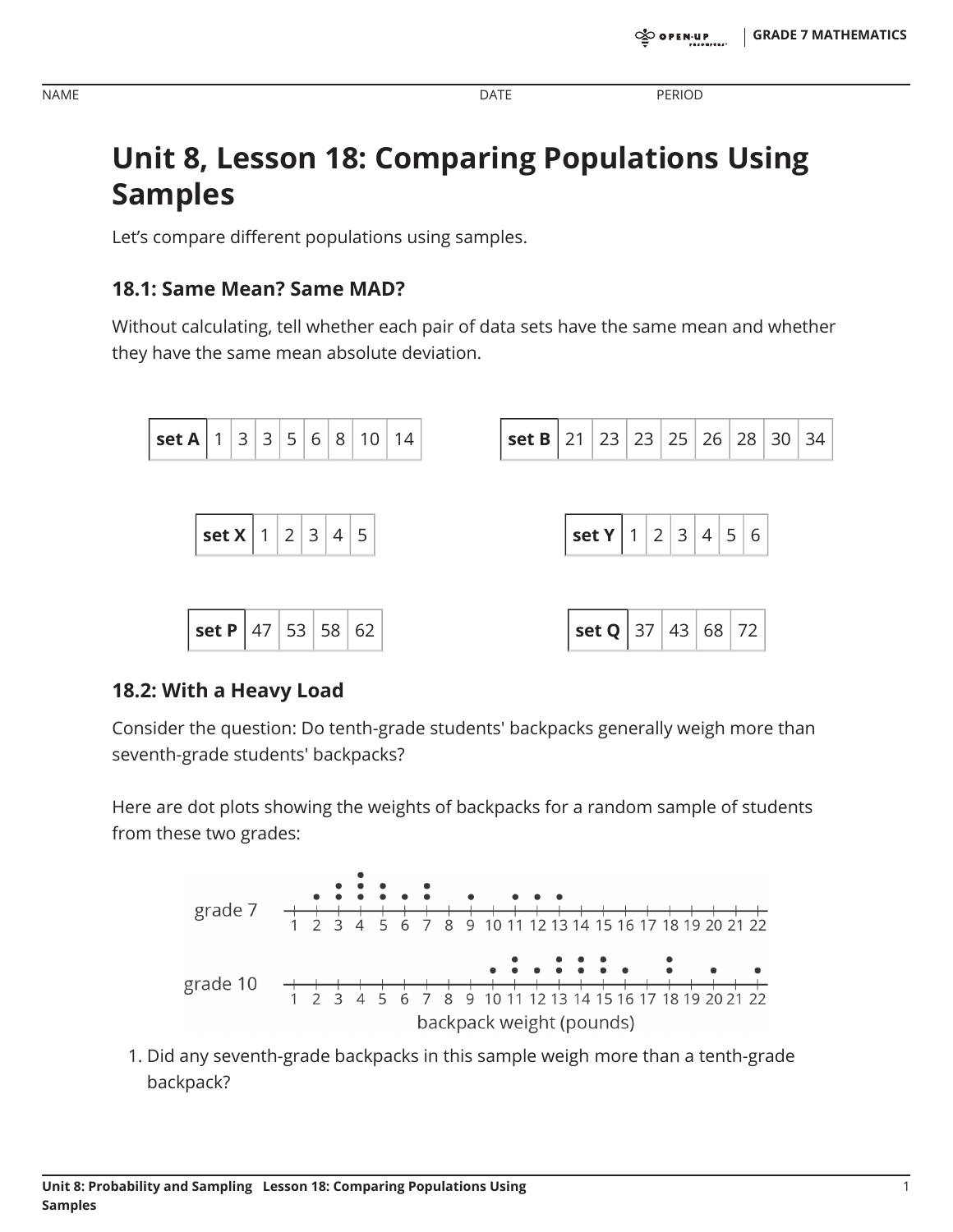|      | <b>DATE</b> | <b>DERIOD</b> |
|------|-------------|---------------|
| NAME | $  -$       |               |

- 2. The mean weight of this sample of seventh-grade backpacks is 6.3 pounds. Do you think the mean weight of backpacks for all seventh-grade students is exactly 6.3 pounds?
- 3. The mean weight of this sample of tenth-grade backpacks is 14.8 pounds. Do you think there is a meaningful difference between the weight of all seventh-grade and tenth-grade students' backpacks? Explain or show your reasoning.

#### 18.3: Do They Carry More?

Here are 10 more random samples of seventh-grade students' backpack weights.

| sample 1  |                                                                                                                                                                                                                                                                               | sample         | mean               |  |
|-----------|-------------------------------------------------------------------------------------------------------------------------------------------------------------------------------------------------------------------------------------------------------------------------------|----------------|--------------------|--|
| sample 2  |                                                                                                                                                                                                                                                                               | number         | weight<br>(pounds) |  |
| sample 3  |                                                                                                                                                                                                                                                                               | 1              | 5.8                |  |
|           |                                                                                                                                                                                                                                                                               | $\overline{2}$ | 9.2                |  |
|           | sample 4 $\frac{1}{0}$ $\frac{1}{2}$ $\frac{1}{3}$ $\frac{1}{4}$ $\frac{1}{5}$ $\frac{1}{6}$ $\frac{1}{7}$ $\frac{1}{8}$ $\frac{1}{9}$ $\frac{1}{10}$ $\frac{1}{11}$ $\frac{1}{12}$ $\frac{1}{13}$ $\frac{1}{14}$ $\frac{1}{15}$ $\frac{1}{16}$ $\frac{1}{17}$ $\frac{1}{18}$ | 3              | 5.5                |  |
| sample 5  |                                                                                                                                                                                                                                                                               | $\overline{4}$ | 7.3                |  |
| sample 6  |                                                                                                                                                                                                                                                                               | 5              | 7.2                |  |
|           |                                                                                                                                                                                                                                                                               | 6              | 6.6                |  |
| sample 7  |                                                                                                                                                                                                                                                                               | $\overline{7}$ | 5.2                |  |
| sample 8  |                                                                                                                                                                                                                                                                               | 8              | 5.2                |  |
|           |                                                                                                                                                                                                                                                                               | 9              | 6.3                |  |
| sample 9  | $\frac{•}{•}$                                                                                                                                                                                                                                                                 | 10             | 6.4                |  |
| sample 10 |                                                                                                                                                                                                                                                                               |                |                    |  |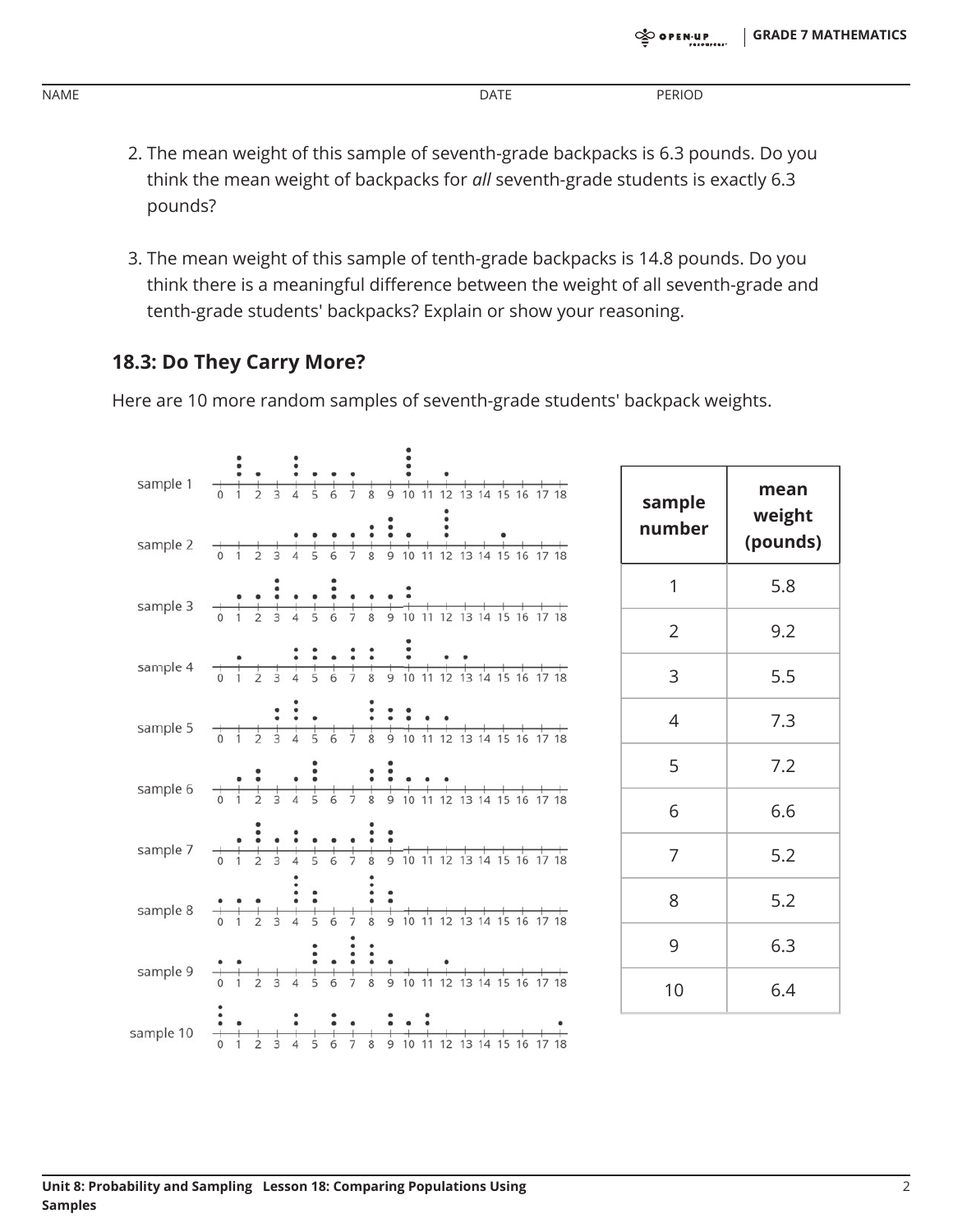NAME DATE PERIOD

- 1. a. Which sample has the highest mean weight?
	- b. Which sample has the lowest mean weight?
	- c. What is the difference between these two sample means?
- 2. All of the samples have a mean absolute deviation of about 2.8 pounds. Express the difference between these two sample means as a multiple of the MAD.
- 3. Are these samples very different? Explain or show your reasoning.

Remember our sample of tenth-grade students' backpacks had a mean weight of 14.8 pounds. The MAD for this sample is 2.7 pounds. Your teacher will assign you one of the samples of seventh-grade students' backpacks to use.

- 4. a. What is the difference between the sample means for the the tenth-grade students' backpacks and the seventh-grade students' backpacks?
	- b. Express the difference between these two sample means as a multiple of the larger of the MADs.
- 5. Do you think there is a meaningful difference between the weights of all seventhgrade and tenth-grade students' backpacks? Explain or show your reasoning.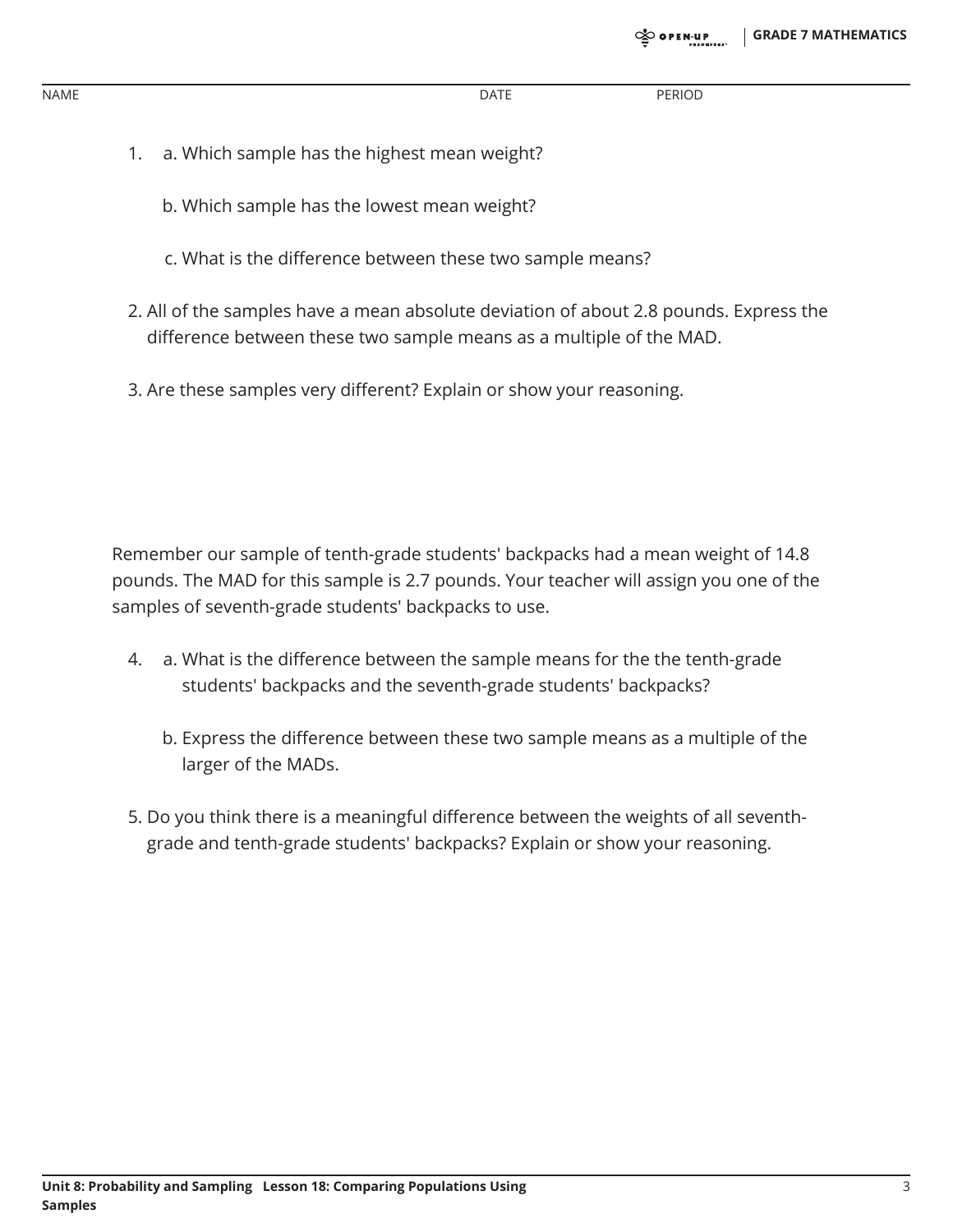**PERIOD** 

### **18.4: Steel from Different Regions**

**NAME** 

When anthropologists find steel artifacts, they can test the amount of carbon in the steel to learn about the people that made the artifacts. Here are some box plots showing the percentage of carbon in samples of steel that were found in two different regions:



1. Was there any steel found in region 1 that had:

a. more carbon than some of the steel found in region 2?

- b. less carbon than some of the steel found in region 2?
- 2. Do you think there is a meaningful difference between all the steel artifacts found in regions 1 and 2?
- 3. Which sample has a distribution that is *not* approximately symmetric?

| sample<br>median (%) |      | <b>IQR</b><br>(%) |
|----------------------|------|-------------------|
| region 1             | 0.64 | 0.05              |
| region 2             | 0.47 | 0.03              |

- 4. What is the difference between the sample medians for these two regions?
- 5. Express the difference between these two sample medians as a multiple of the larger interquartile range.
- 6. The anthropologists who conducted the study concluded that there was a meaningful difference between the steel from these regions. Do you agree? Explain or show your reasoning.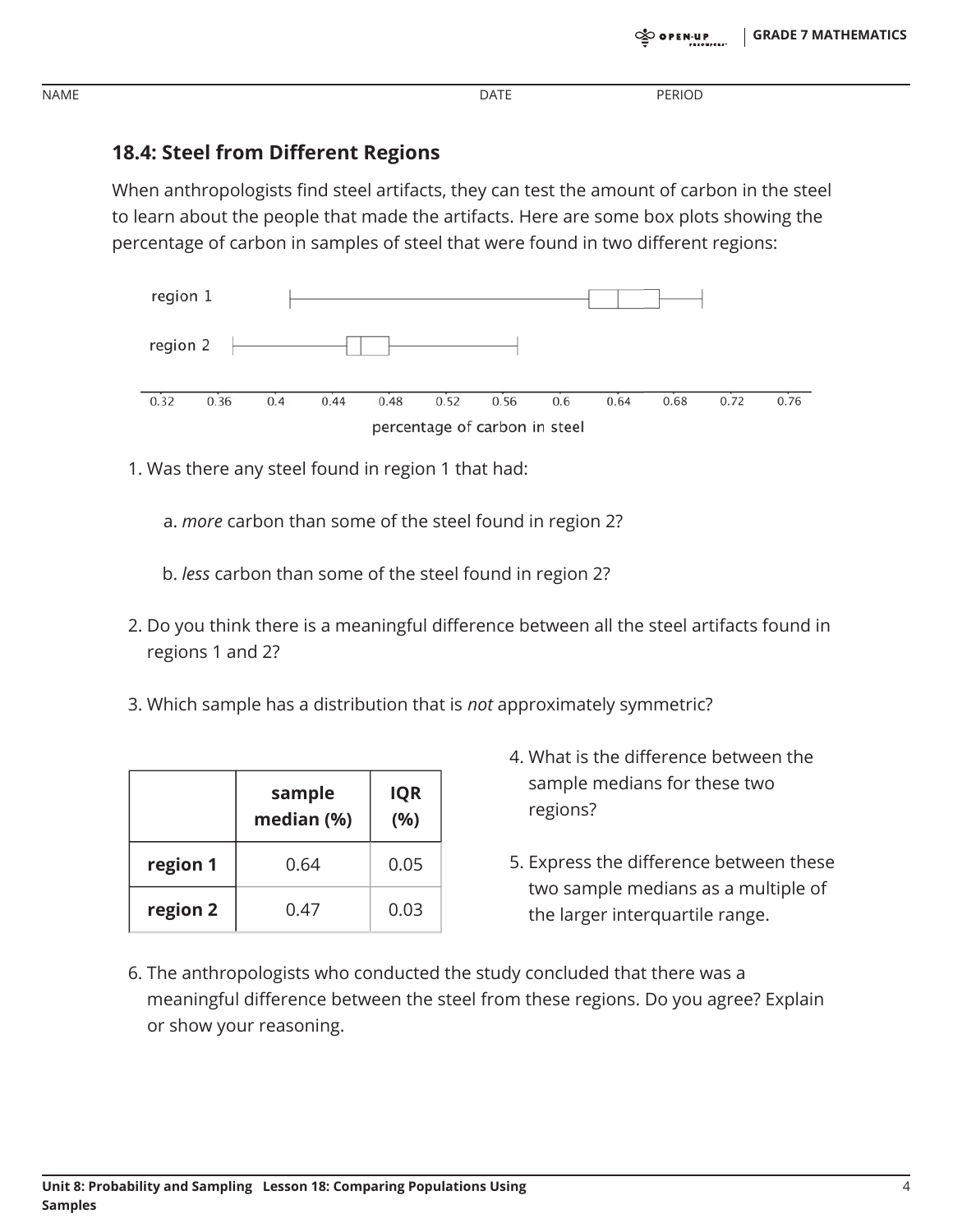**PERIOD** 

### **Lesson 18 Summary**

**NAME** 

Sometimes we want to compare two different populations. For example, is there a meaningful difference between the weights of pugs and beagles? Here are histograms showing the weights for a sample of dogs from each of these breeds:



The red triangles show the mean weight of each sample, 6.9 kg for the pugs and 10.1 kg for the beagles. The red lines show the weights that are within 1 MAD of the mean. We can think of these as "typical" weights for the breed. These typical weights do not overlap. In fact, the distance between the means is  $10.1 - 6.9$  or 3.2 kg, over 6 times the larger MAD! So we can say there is a meaningful difference between the weights of pugs and beagles.

Is there a meaningful difference between the weights of male pugs and female pugs? Here are box plots showing the weights for a sample of male and female pugs:



We can see that the medians are different, but the weights between the first and third quartiles overlap. Based on these samples, we would say there is not a meaningful difference between the weights of male pugs and female pugs.

In general, if the measures of center for two samples are at least two measures of variability apart, we say the difference in the measures of center is meaningful. Visually, this means the range of typical values does not overlap. If they are closer, then we don't consider the difference to be meaningful.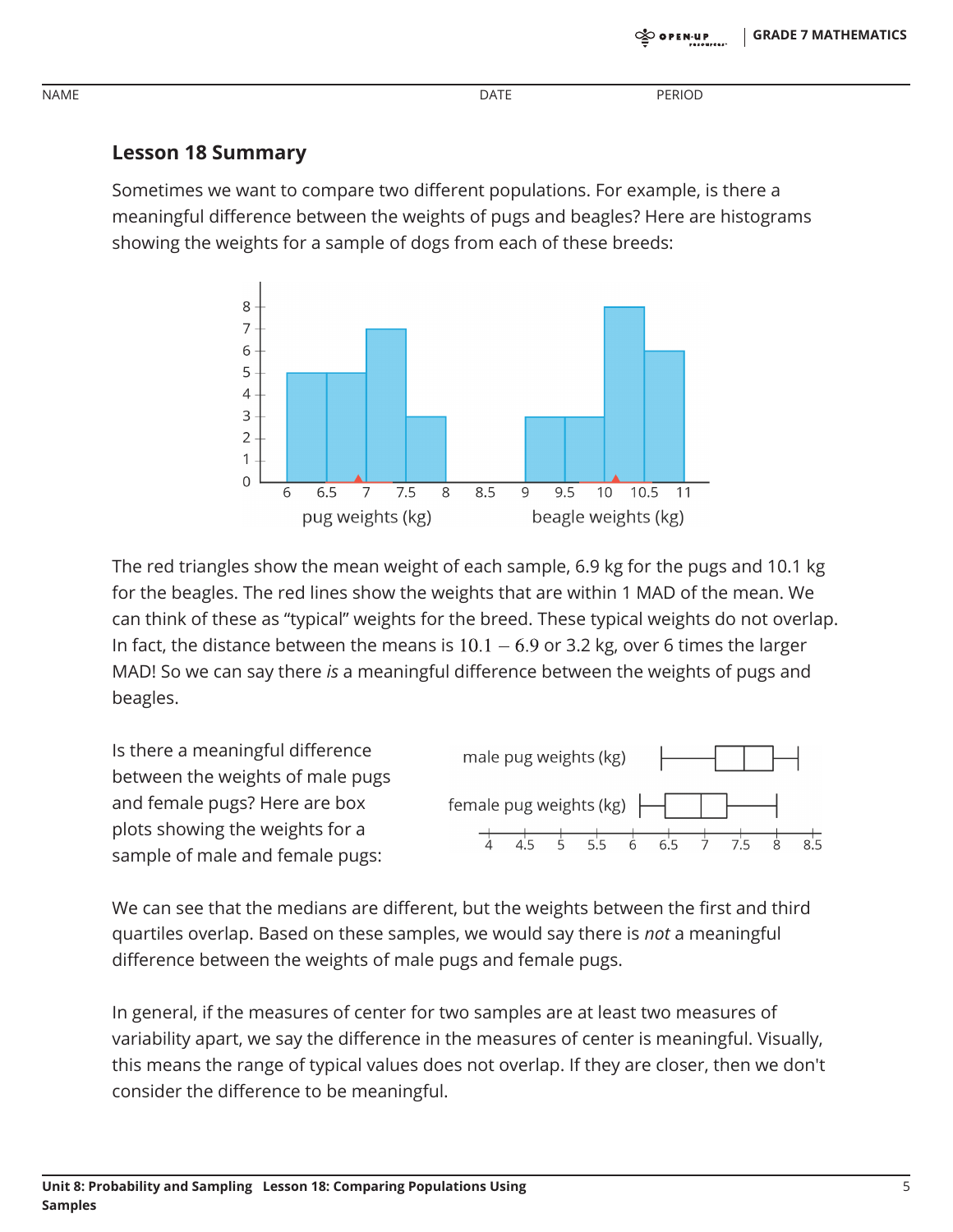**PERIOD** 

# **Unit 8, Lesson 18: Comparing Populations Using Samples**

1. Lin wants to know if students in elementary school generally spend more time playing outdoors than students in middle school. She selects a random sample of size 20 from each population of students and asks them how many hours they played outdoors last week. Suppose that the MAD for each of her samples is about 3 hours.

Select all pairs of sample means for which Lin could conclude there is a meaningful difference between the two populations.

- A. elementary school: 12 hours, middle school: 10 hours
- B. elementary school: 14 hours, middle school: 9 hours
- C. elementary school: 13 hours, middle school: 6 hours
- D. elementary school: 13 hours, middle school: 10 hours
- E. elementary school: 7 hours, middle school: 15 hours
- 2. These two box plots show the distances of a standing jump, in inches, for a random sample of 10-year-olds and a random sample of 15-year-olds.



Is there is a meaningful difference in median distance for the two populations? Explain how you know.